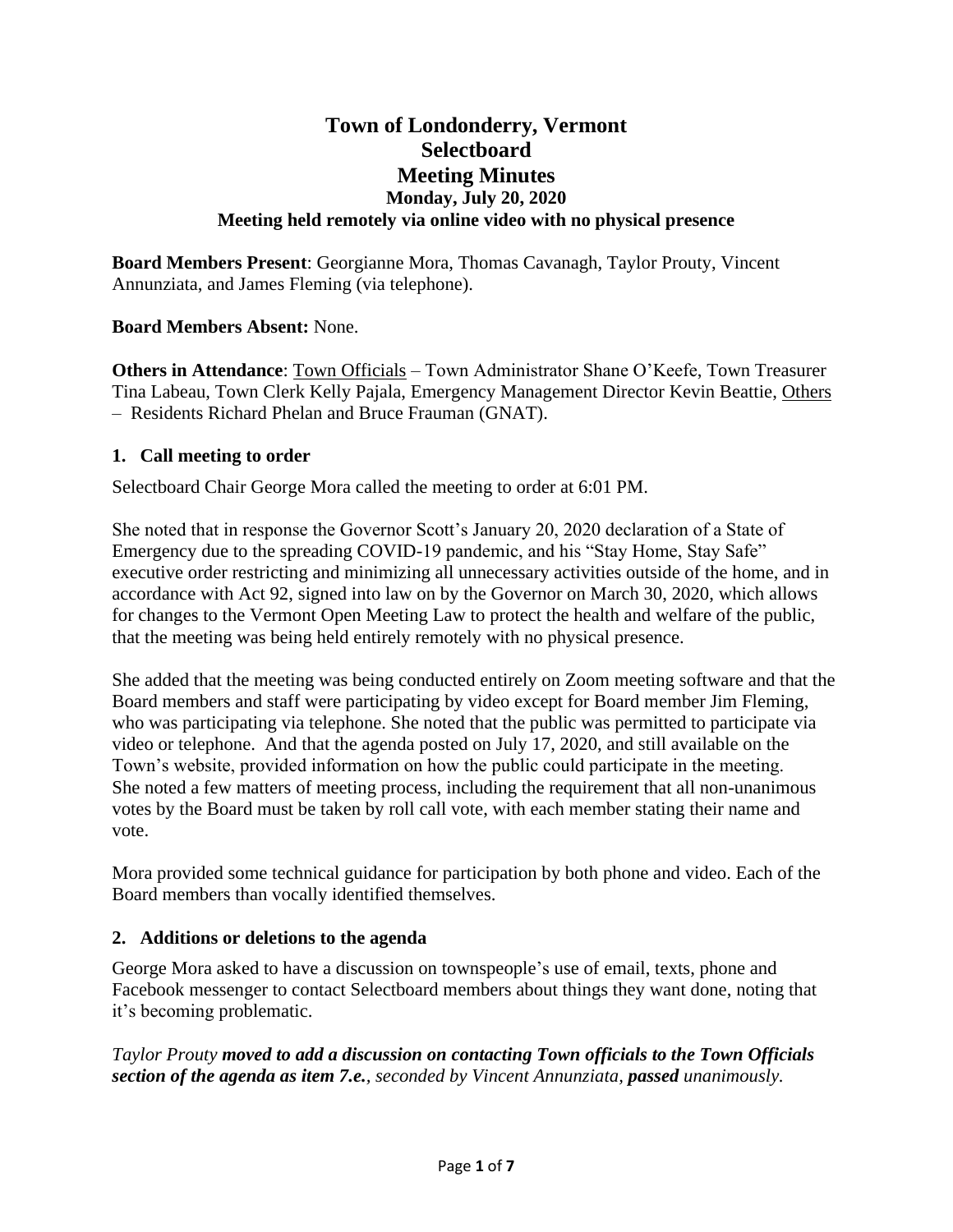# **3. Minutes Approval – Meetings of July 6, 2020 & July 12, 2020**

O'Keefe noted some changes to the previously posted draft minutes regarding the membership of the Deerfield Valley Communications Union District, and to add as an addendum the newly adopted illegal burning ordinance.

*Taylor Prouty moved to approve the minutes of the Selectboard meeting of July 6, 2020, with corrections to clarify the number of members of the Deerfield Valley Communications Union District, and to include as an addendum the approved language of the Ordinance Regulating the Disposal of Solid Waste Through Open Burning, seconded by Tom Cavanagh, passed unanimously.*

*Taylor Prouty moved to approve the minutes of the Selectboard meeting of July 12, 2020, seconded by Tom Cavanagh, passed unanimously.*

## **4. Selectboard Pay Orders**

Pay orders were reviewed by the Board members. Following up from the July 6, 2020 meeting, O'Keefe noted that information from the Conservation Commission on its reimbursement request has been received, but had not made its way to the pay order yet and will be included in the next pay order.

*Tom Cavanagh moved to approve the pay orders for payroll and accounts payable, seconded by Vincent Annunziata, passed unanimously.*

#### **5. Announcements/Correspondence**

Kelly Pajala again reminded registered voters and those residents who want to vote that absentee ballots for the August  $11<sup>th</sup>$  Primary are available and she explained the various ways to get a ballot. She noted that US Postal Service delivery may vary even when ballots are mailed at the same time to the same address. She stated requests are coming in quickly and there are more than with previous elections, and suggested that residents should get their requests in as soon as possible.

She added that the pickup window was now open for Town Office business, and noted that only two researchers would be allowed in each day (one in the AM, one in the PM) to limit office usage.

O'Keefe noted that correspondence included in the Board's meeting packet was a 7/12/2020 letter from New York resident Skyler Cruz Wolsey providing recommendations on traffic control for the intersection of VT Routes 11 and 100, which he mentioned that he had forwarded on to VTrans. O'Keefe was asked to write an acknowledgement letter to Mr. Wolsey.

## **6. Visitors and Concerned Citizens**

None.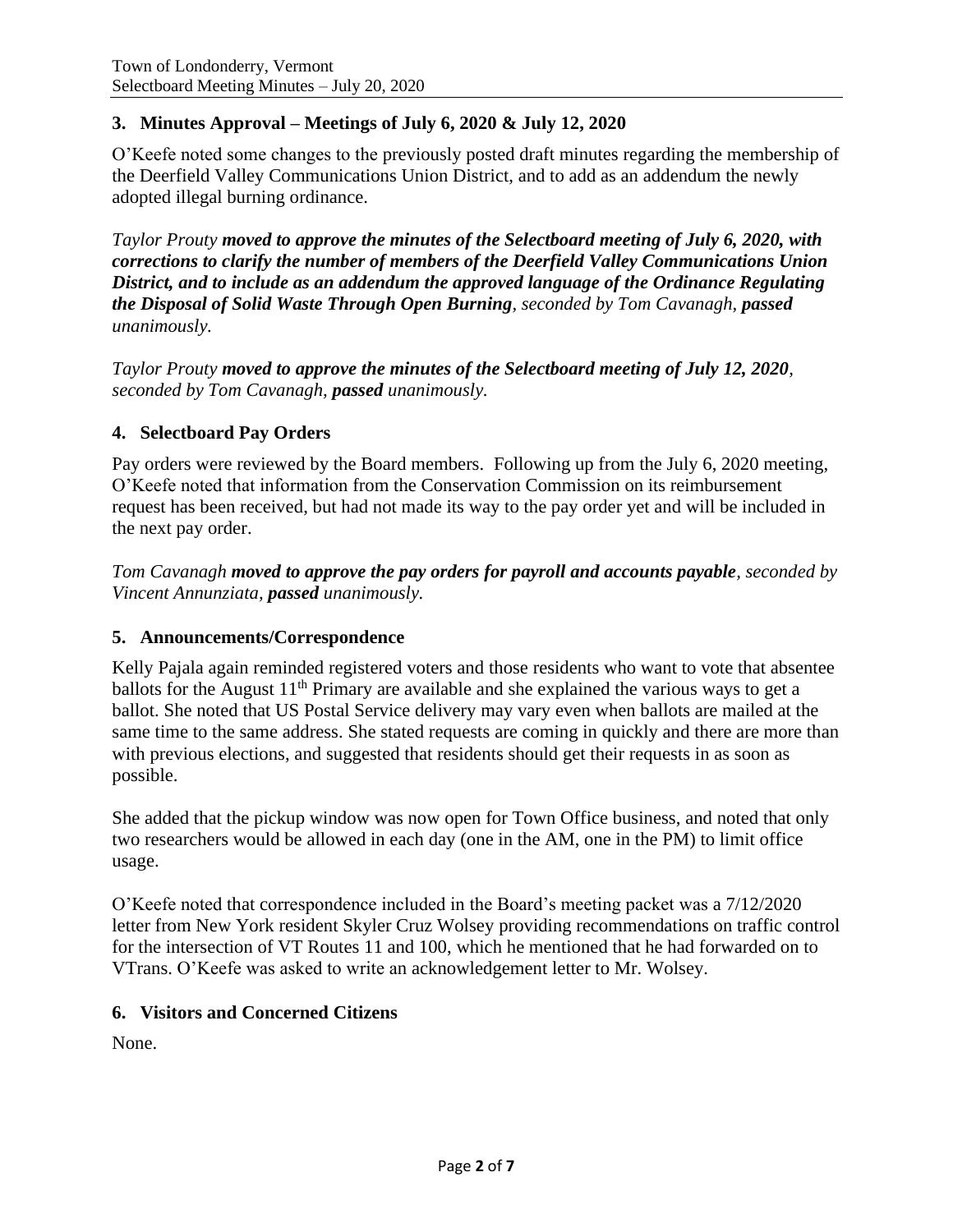## **7. Town Officials Business**

## **a. Emergency Management Director – COVID-19 response updates**

Emergency Management Director (EMD) Kevin Beattie briefed the Board on the COVID-19 pandemic and the declared state of emergency. He mentioned that for the local area the current situation is that things are still up in the air as to the recent outbreak situation, as test results are still pending. He offered the advice that to protect others people should act as though they have the virus if they may have been exposed.

Mora provided detailed figures on testing and results that she had heard from a briefing from Health Commission Dr. Mark Levine, which indicated that recent positive tests constituted separate instances and not a regional outbreak. She mentioned that Dr. Levine and State epidemiologist Dr. Kelso will be meeting with National Institutes of Health (NIH) and Centers for Disease Control and Prevention (CDC) the following day on the matter due to the mysterious nature if the testing. Beattie mentioned that the VT Department of Health acknowledges that they cannot explain what happened and has reached out to the CDC to sort it out. He noted that the good news is that we're not seeing a rapid increase in cases.

The Farmers Market went well he noted, as they took contact information for 400 people who came through the event, with only one person objecting.

He also mentioned a very informative interview on Vermont Public Radio on the recent pandemic testing events in Manchester and the mountain towns that he suggested everyone hear.

Beattie also noted that he had connected with Ethan Phelps of the VT Department of Forests, Parks and Recreation about Lowell Lake State Park and they had agreed that the Town's emergency order requiring masks did not affect park operations.

#### **b. Town Treasurer – Set tax rate**

Tina Labeau went over the calculations for the proposed tax rate calculations. She also went over the State education rates.

Mora noted that a quick calculation would see a tax increase from \$3,800 to \$4,000 for home valued at \$200,000, which is not an insignificant increase, and the Town has no control over the education tax rates. Funds to be raised for the Emerald Ash Borer reserve fund were removed from the calculation as the Town Meeting voted stated that the \$3,000 for this would be raised through unrestricted fund balance.

There was a discussion about the calculation of and the lack of local control over the education rate. Pajala offered a brief explanation of education rates, and offered to discuss this individually, and mentioned that Londonderry is one of the Vermont communities that sends more money to the State for educating Vermonters than it receives. She added that education funding formula may be looked at due to the COVID-19 pandemic, as current education spending does not take this crisis into account nor does reflect that there is a huge deficit in the State education fund. Education spending has not gone down due to the COVID-19 crisis, she stated.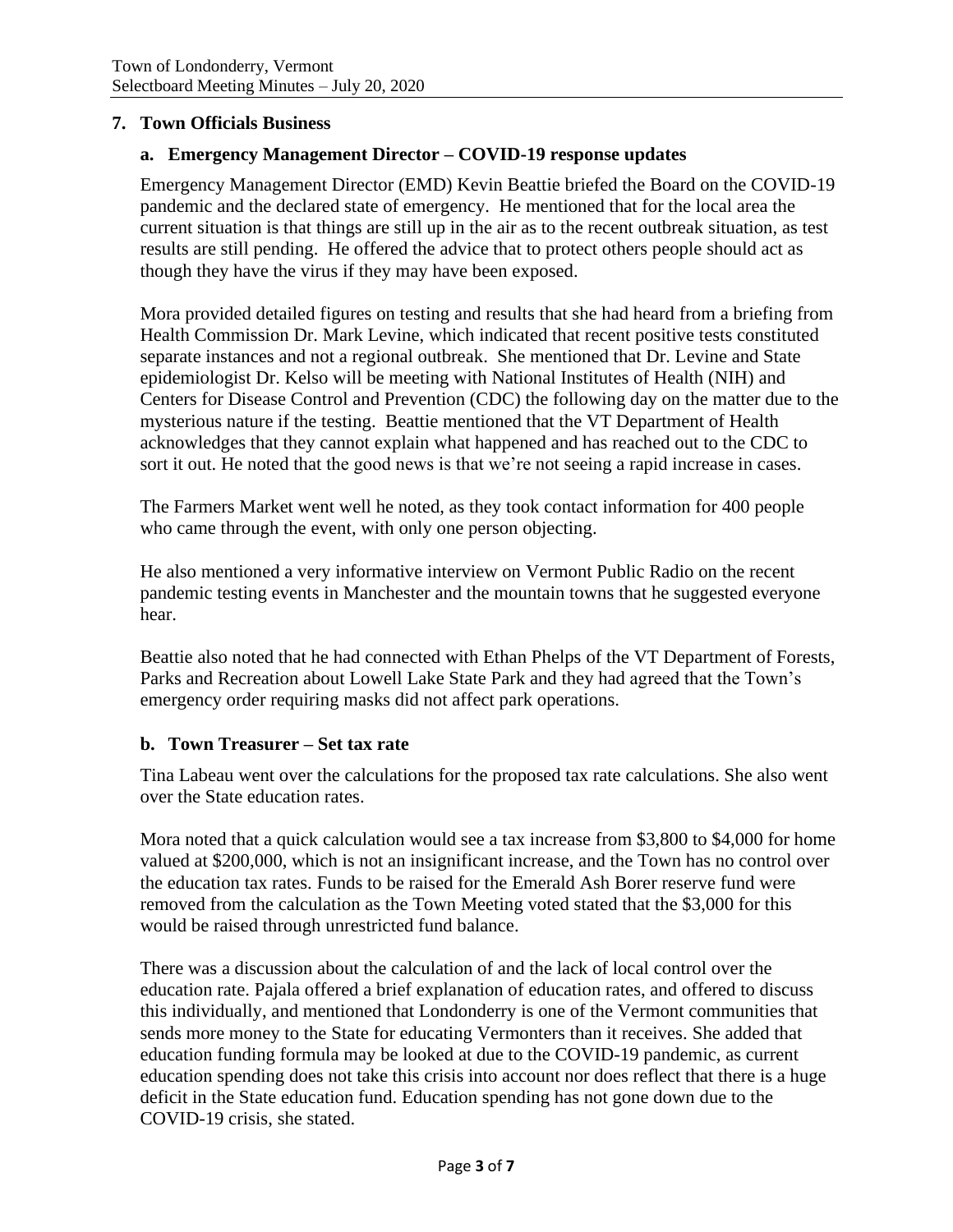*Taylor Prouty moved to set the Town tax rate for 2020 at .40401 per \$100 of assessed value, and to accept the Homestead and Non-Homestead education tax rates of 1.6130 and 1.6380, respectively, seconded by Vincent Annunziata, passed unanimously.*

## **c. Town Treasurer – Receive & review Treasurer's internal financial control document [24 V.S.A. 872(c)]**

The Board reviewed the Treasurer's financial management self-assessment questionnaire, which is a statutory requirement. There was discussion about Selectboard training on financial matters, which can be provided by the Vermont League of Cities and Towns. Labeau offered to do some practical financial training for Board members.

*Taylor Prouty moved to acknowledge, pursuant to 24 V.S.A 872(c), receipt of the Town Treasurer's internal financial control document, which was prepared in conformance with 24 V.S.A. 1571(b), seconded by Tom Cavanagh, passed unanimously.*

# **d. Listers – Homestead penalties [32 V.S.A. 5410(g)**

Labeau noted the Lister's office has requested that the Board waive the penalty altogether this year due to the pandemic crisis. She added that the penalty is normally set by the Selectboard anywhere between 3% and 8%, and helps to offset the cost of updating information and sending out new tax bills.

*Taylor Prouty moved to waive the homestead penalty as provided for under 32 V.S.A. 5410(g), seconded by Tom Cavanagh, passed unanimously.*

# **e. Discussion on contacting Town officials**

Mora mentioned that she has been fielding a large number of contacts via mail, email text and instant messaging from people in town requesting that the Board take measures on various matters. She mentions to them that no one Board member can act on behalf of the Board, and also noted that there are request for service that go well beyond the Board's or Town's authority.

She suggested finding a way to educate the community about what it is the Board can do for them and how to go about providing input to the Board. She noted that every Board meeting has a separate "visitors and concerned citizens" item on the on the agenda.

Annunziata stated that when people to come to him about Town issues he recommends that people show up to meetings instead of venting online.

O'Keefe recommended putting on the Town website a "frequently asked questions" document that can provide information on what the Town or Board can and cannot do.

Mora noted that the Board members are attuned to the people of the community and will do whatever they can to be of assistance, but can only do what is permitted under law and must act as a Board and not individually.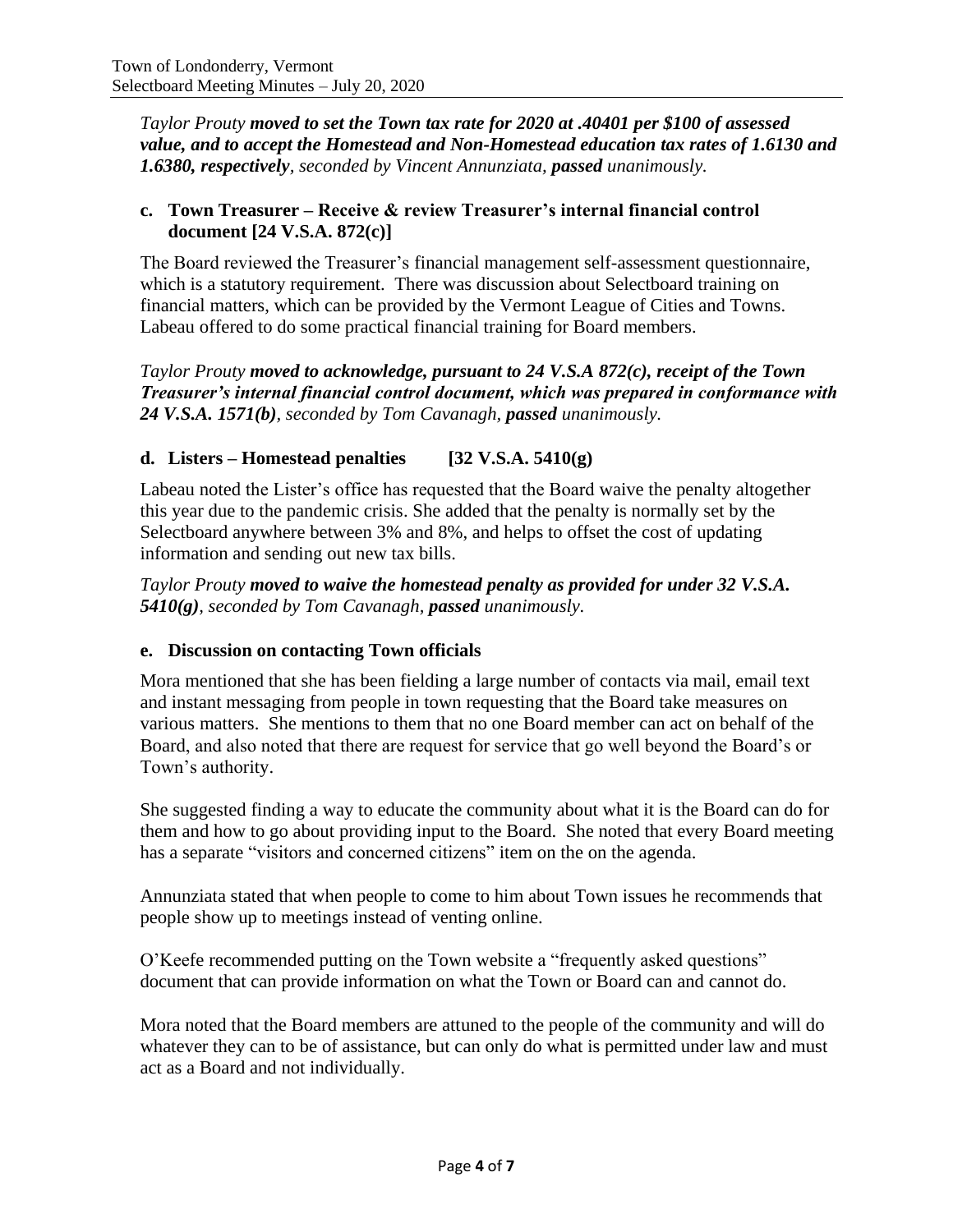## **8. Transfer Station/Solid Waste Management**

#### **a. Updates**

Tom Cavanagh noted instances of people dumping non-burnable items in the burn pile, and stated that people should only bring brush, unpainted wood, wood without nails, and no plywood or pressure-treated wood is permitted. Mora mentioned some garbage had been left out front and animals have gotten into it.

Labeau mentioned that countertop compost buckets are again available for sale at the Town of Office for \$5.00.

#### **9. Roads and Bridges**

#### **a. Updates**

Taylor Prouty reported that there have been some Road Crew absences due to the recent COVID-19 issues, and the staff is now getting back to normal.

He mentioned that there had been a site meeting on the engineering for the private upgrade to the trail and the end of Under the Mountain Road, and that it's still being worked on, with two separate options being considered. Further updates will be forthcoming soon he noted.

#### **10. Old Business**

#### **a. Ratification of Health Order requiring wearing of protective face masks**

Mora spoke about the need to adopt final language to the emergency order adopted on July 15, 2020, which she noted was almost identical to that adopted by the Town of Manchester, but it includes the designates Town's Emergency Management Director to provide community guidance on the applicability of the order.

O'Keefe mentioned that the ratification was also an appropriate matter of process as the original meeting agenda did not include adoption of the emergency order, and it makes sense with any added agenda item to provide for ratification of decisions at the subsequent meeting in case citizens wished to speak to the matter. This practice is common with other communities.

*Taylor Prouty moved to ratify the Board's July 15, 2020 decision to adopt an emergency health order requiring the wearing of protective face coverings within the town of Londonderry, seconded by Jim Fleming, passed 4-0-1 with Vincent Annunziata abstaining from the vote.*

#### **b. Review bids and award contract for heating oil delivery for Town facilities**

There was a brief discussion on this matter, and it was decided to hold on off on further consideration until the next meeting so that Road Foreman Josh Dryden can discuss this proposal to change Town facility fueling procedures.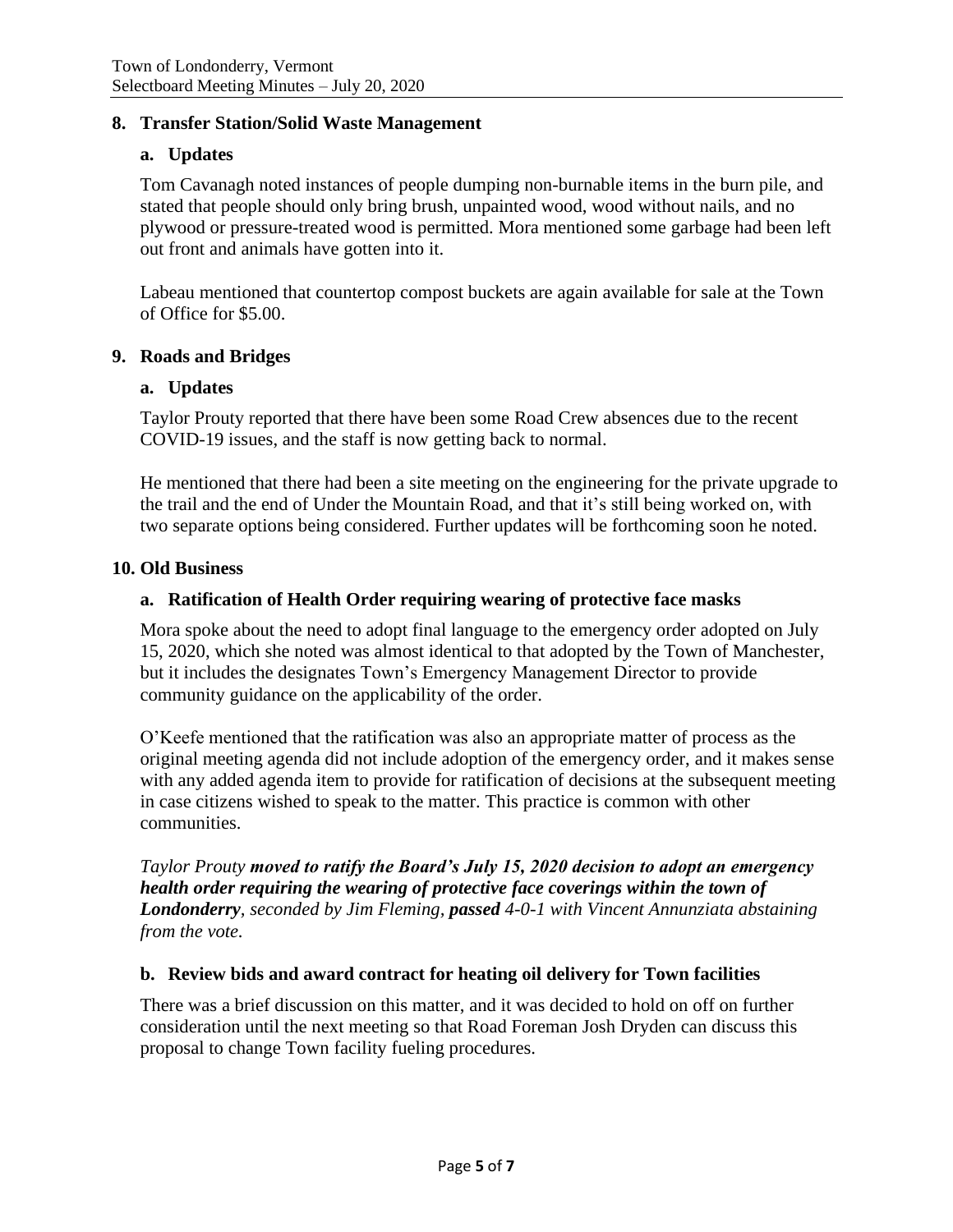### **c. Review proposed invitation to bid for Town Garage connection to the Town Office generator**

The Board reviewed the Invitation to Bid for this project, the scope of services of which was prepared by electrician Gary Barton.

*Tom Cavanagh moved to approve the Invitation to Bid for the Town Garage connection to the Town Office generator, and authorize the Town Administrator to take all necessary steps to solicit bids for review by the Board, seconded by Vincent Annunziata, passed unanimously.*

# **d. Parks Board appointments**

O'Keefe mentioned that the Parks Board was another local public body that he is hoping to reestablish the terms of office and appointments. This has been done over the past year or so already for the DRB, Planning Commission and Conservation Commission. The Parks Board switch over from a voted board to an appointed board in January 2017.

Pajala noted that the minutes shared with the Selectboard for the January 17, 2017 Selectboard meeting contained incorrect minutes and she mentioned that she had earlier in the day provided the correct minutes. She clarified some of the missing information.

*Taylor Prouty moved to re-establish the three-year terms of office for the Town of Londonderry Parks Board, and appoint the following individuals to the Board with transitional staggered terms as follows: Kelly Pajala, Taylor Barton and Matt Scott to April 30, 2023; Nadine Van Houten and Steve Bergleitner for 2-year transitional terms to April 30, 2022; and, Elizabeth Labeau and Marge Fish for 1-Year transitional terms to April 30, 2021, seconded by Vincent Annunziata, passed unanimously.*

## **e. Platt Elevation Project – Consider approval of Acknowledgement of Conditions and Terms and Conditions documents**

O'Keefe noted that the Town put in a request to increase the project budget and grant back in October 2019, and FEMA has now required new terms and conditions between the Town and the State of Vermont, and an acknowledgement of conditions between the property owners and the Town. He mentioned that he has forwarded the documents to the Town Attorney for review, and is waiting to hear back from the property owners, Tom and Judy Platt, on their willingness to sign the acknowledgement document.

He mentioned that he had been informed by Vermont Emergency Management that the grant increase would be approved by FEMA if these documents can be signed, and he asked for Board authority to do so conditioned on Town Attorney sign-off.

Mora mentioned that this project has taken an exorbitant amount of time.

*Taylor Prouty moved to approve the Acknowledgement of Conditions and the Terms and Conditions documents related to the Platt Elevation project, which are requirements for FEMA funding, and authorize the Town Administrator to execute these documents on*